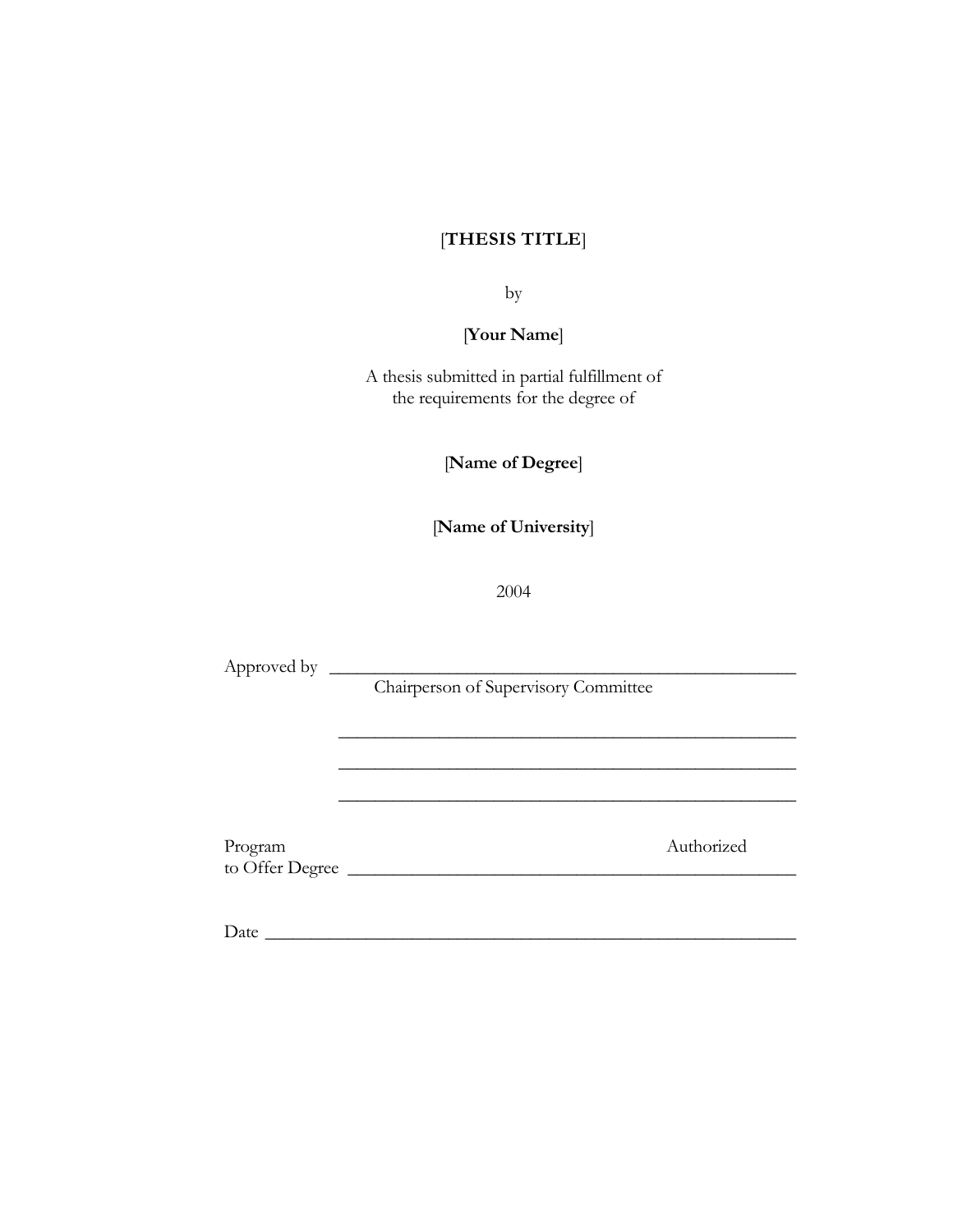# [**NAME OF UNIVERSITY**]

## ABSTRACT

# [**Thesis Title**]

## by [**Your Name**]

Chairperson of the Supervisory Committee: Professor Elsa Leavitt

Department of Science

A thesis presented on the history of astronomy and the solar system, beginning with the birth of the solar system, and covering the geology, atmosphere, and moons of Mercury, Venus, Earth, Mars, Jupiter, Saturn, and Uranus.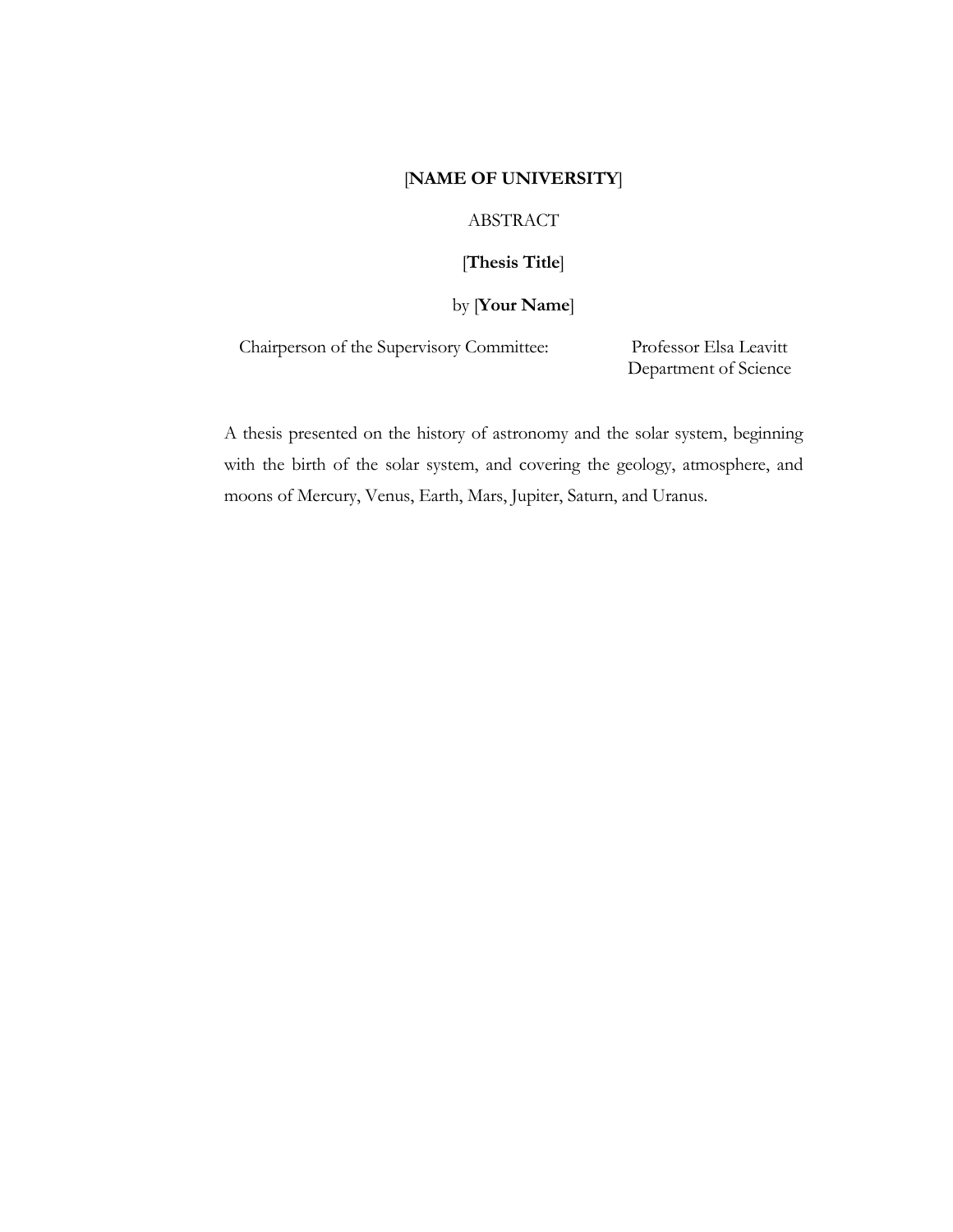# TABLE OF CONTENTS

| Pocket Material: Map of Case Study Solar Systems |  |
|--------------------------------------------------|--|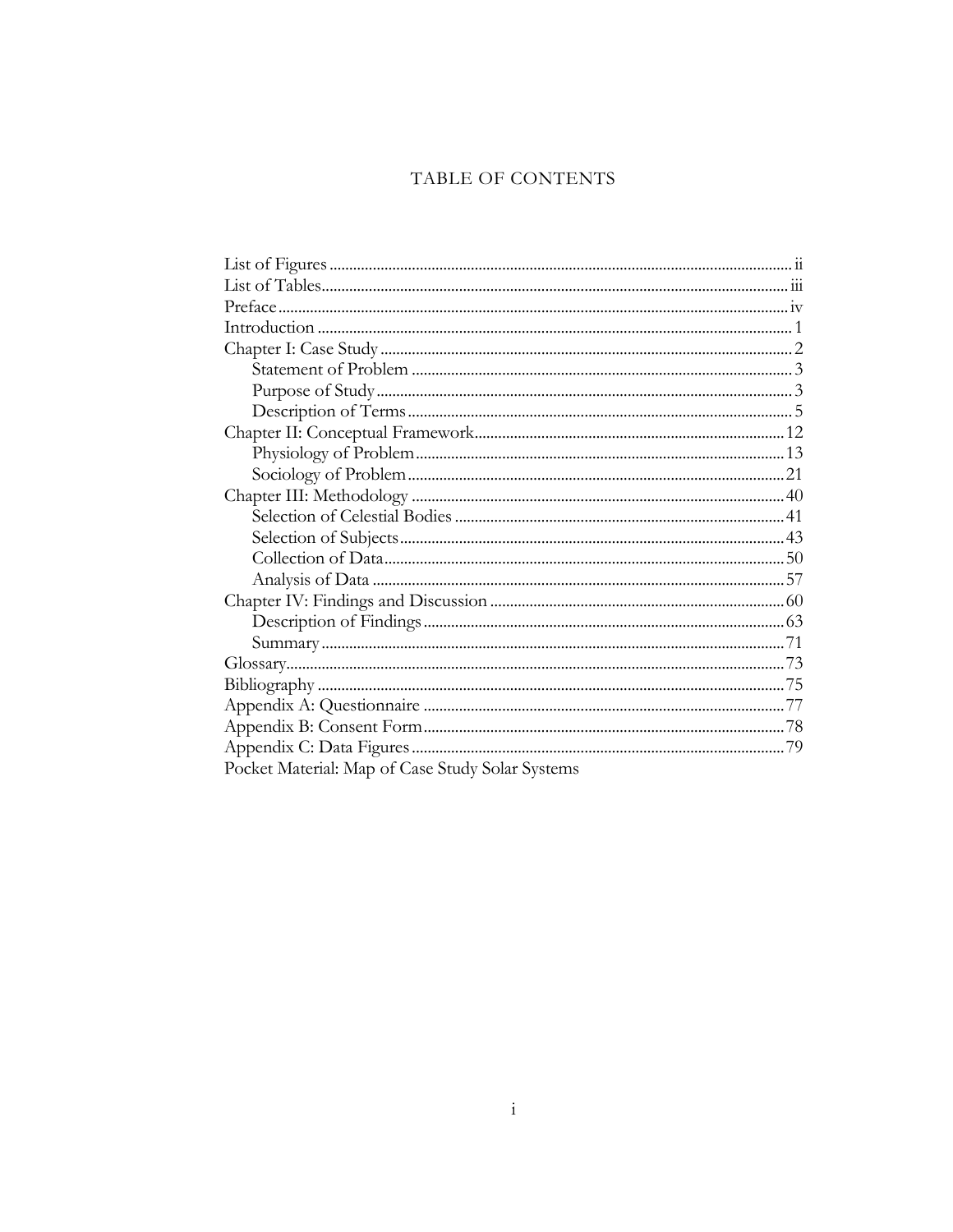## LIST OF FIGURES

| Number |  | Page |
|--------|--|------|
|        |  |      |
|        |  |      |
|        |  |      |
| 4.     |  |      |
|        |  |      |
|        |  |      |
|        |  |      |
|        |  |      |
| 9.     |  |      |
|        |  |      |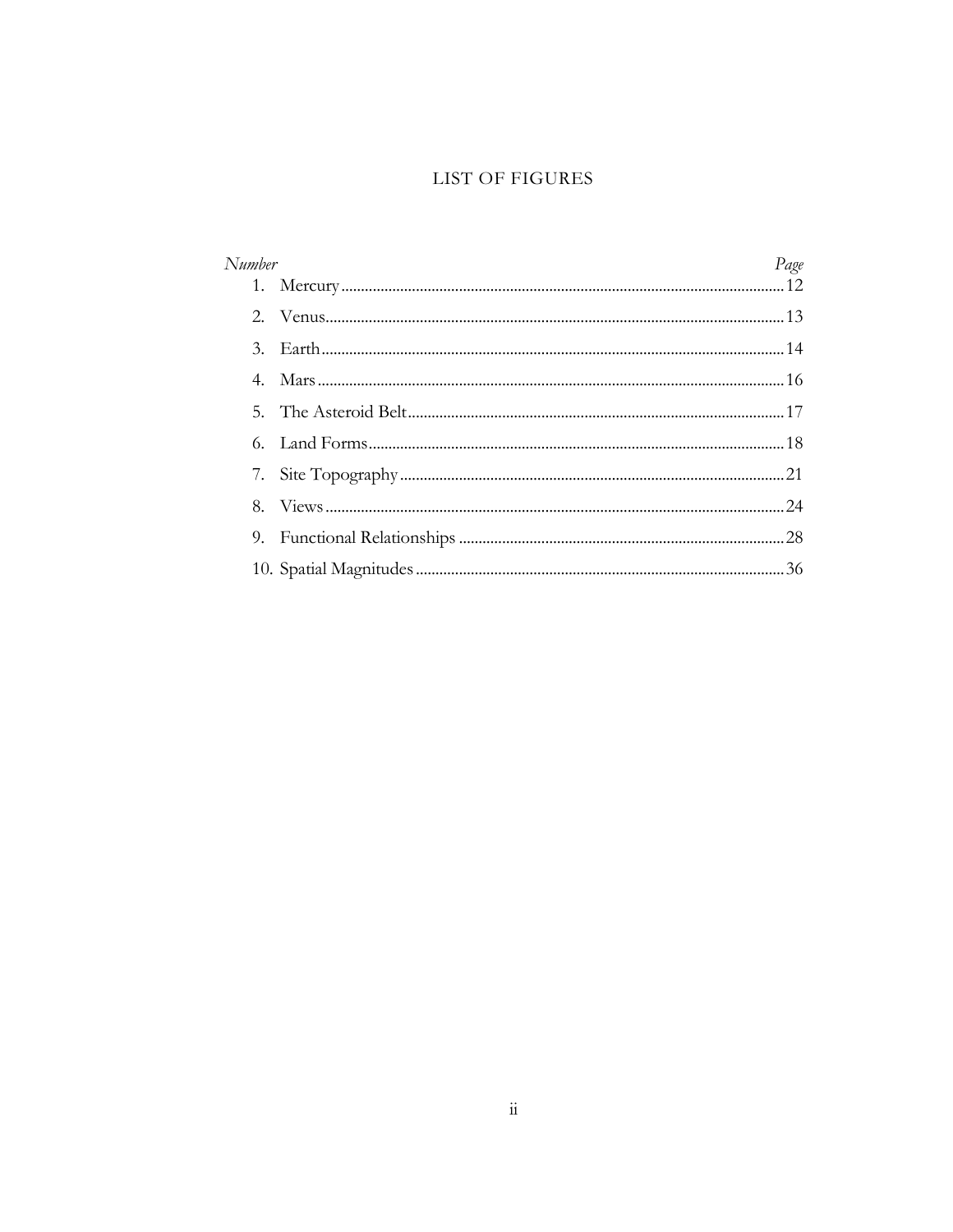### ACKNOWLEDGMENTS

The author wishes to express sincere appreciation to Professors Smith and Jones for their assistance in the preparation of this manuscript. In addition, special thanks to Dr. Elsa Leavitt whose familiarity with the needs and ideas of the class was helpful during the early programming phase of this undertaking. Thanks also to the members of the school council for their valuable input.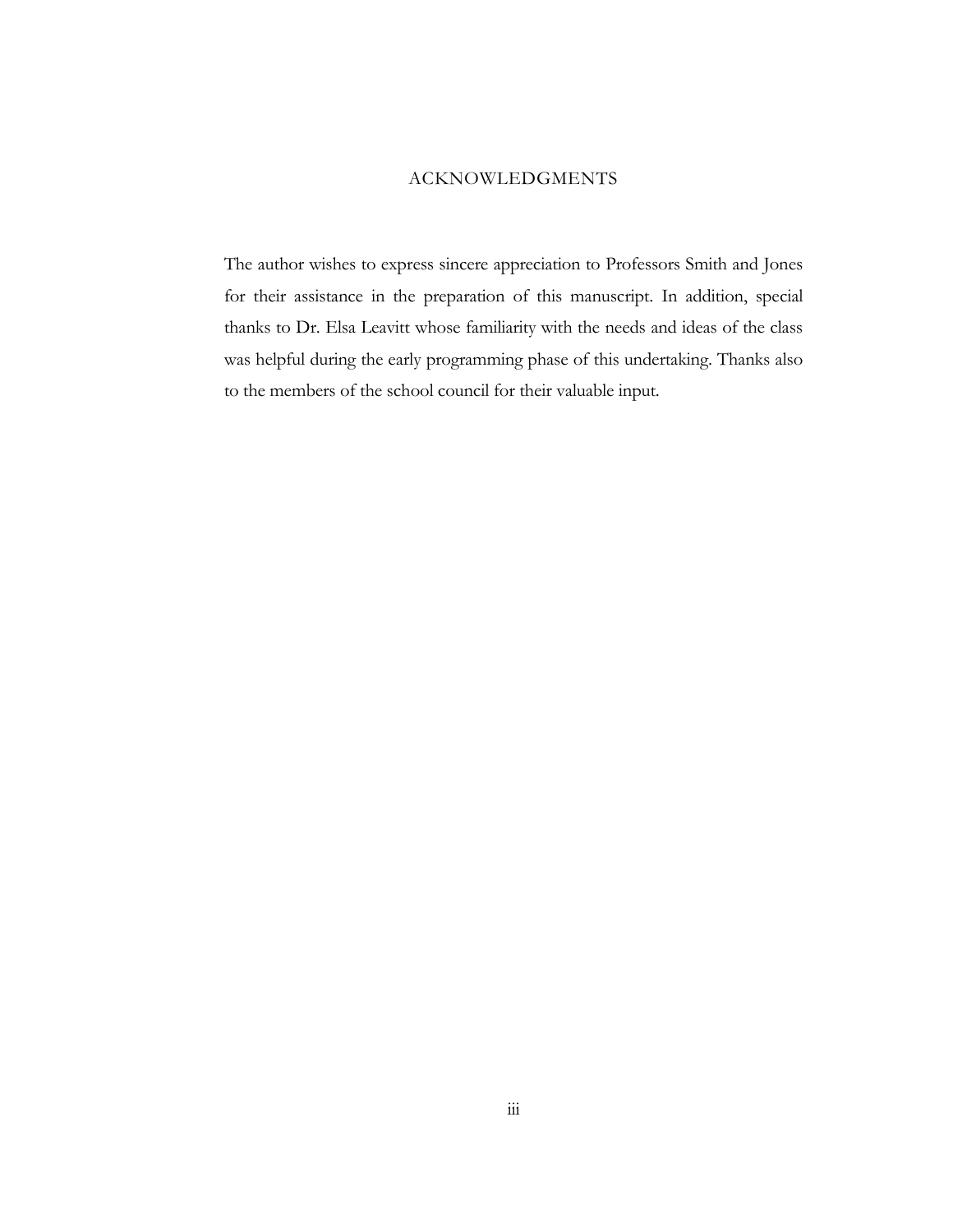### GLOSSARY

**Asteroid**. A very small planet ranging from 1,000 km to less than one km in diameter. Asteroids are found commonly around other larger planets.

**Atmosphere**. The gaseous mass that surrounds any planet, including Earth.

**Density**. The number (as of particles) per unit of measure.

**Galaxy**. A system of stars independent from all other systems.

**Moon**. The natural satellite of any planet.

**Orbit**. The path taken by a satellite around a celestial body.

**Planet**. A large, nonluminous mass, usually with its own moons, which revolves around a star. Planets are found everywhere in the galaxy.

**Solar**. Having to do with the sun.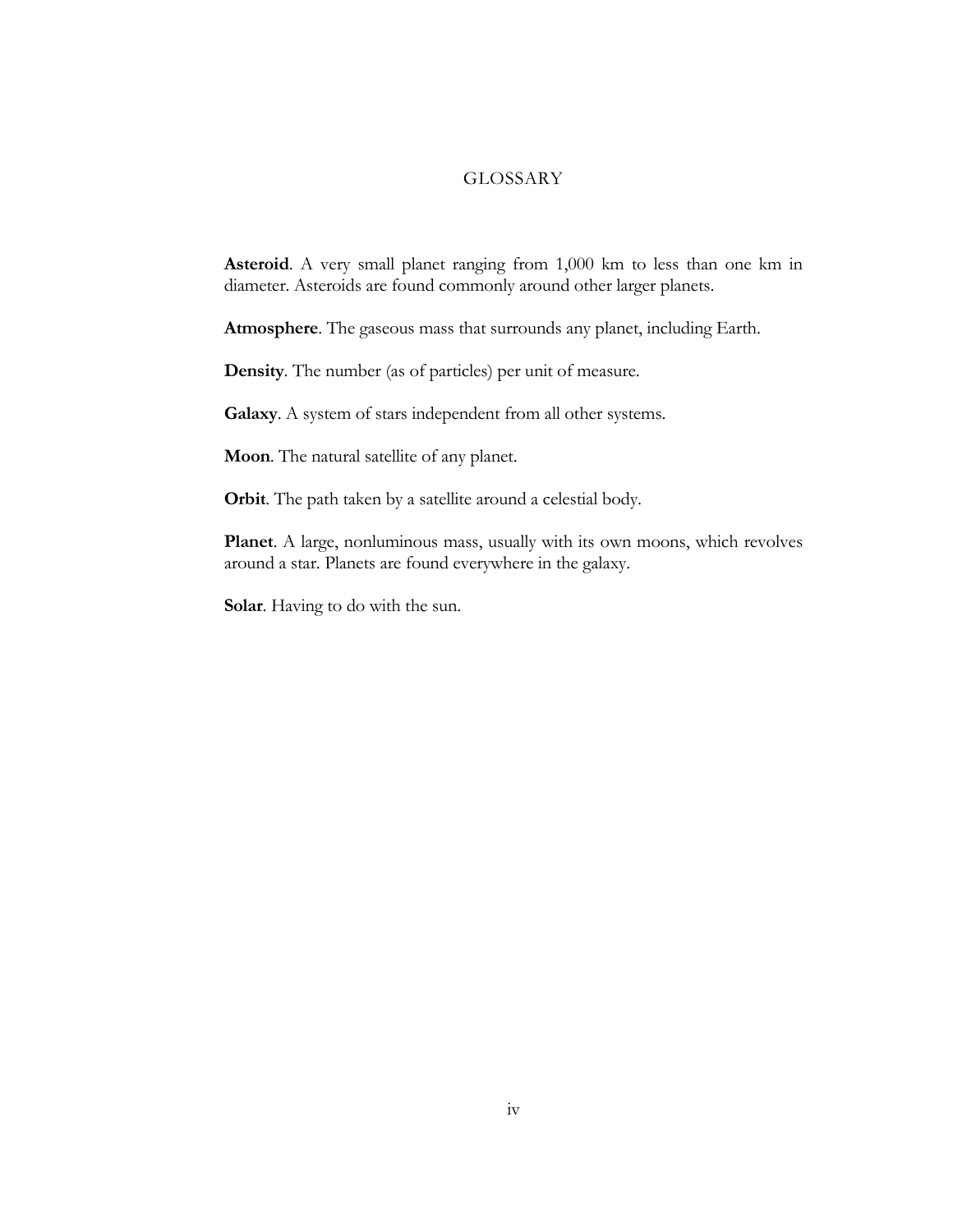# *C h a p t e r 1*

### THE SOLAR SYSTEM

## **To Customize This Thesis:**

Insert your information in place of the sample text, and then click **Save As** on the **File** menu. In the **Save as type** list, click **Document Template**.

#### **To Create a Document from the Template**

To open the thesis template as a document, on the **File** menu, click **New**. The customizations you made will appear in the document.

To change the spacing between, for example, body text paragraphs, click in a paragraph, and then click **Paragraph** on the **Format** menu. On the **Indents and Spacing** tab, under **Spacing**, reduce the number in the **After** list, and make additional adjustments as needed.<sup>i</sup>

To save your style changes, with the cursor blinking in the changed paragraph, click **Styles and Formatting** on the **Formatting** menu. In the Styles and Formatting pane, right-click the selected style and choose **Update to Match Selection**.

### **How to Insert a Picture or Caption**

On the **Insert** menu, point to **Picture**, and then click the command that corresponds to the type of element you want to insert. To insert a caption, in a new paragraph, on the **Format** menu, click **Styles and Formatting**. In the **Styles and Formatting** task pane, click **All styles** in the **Show** list, and then make the selection you want in the list.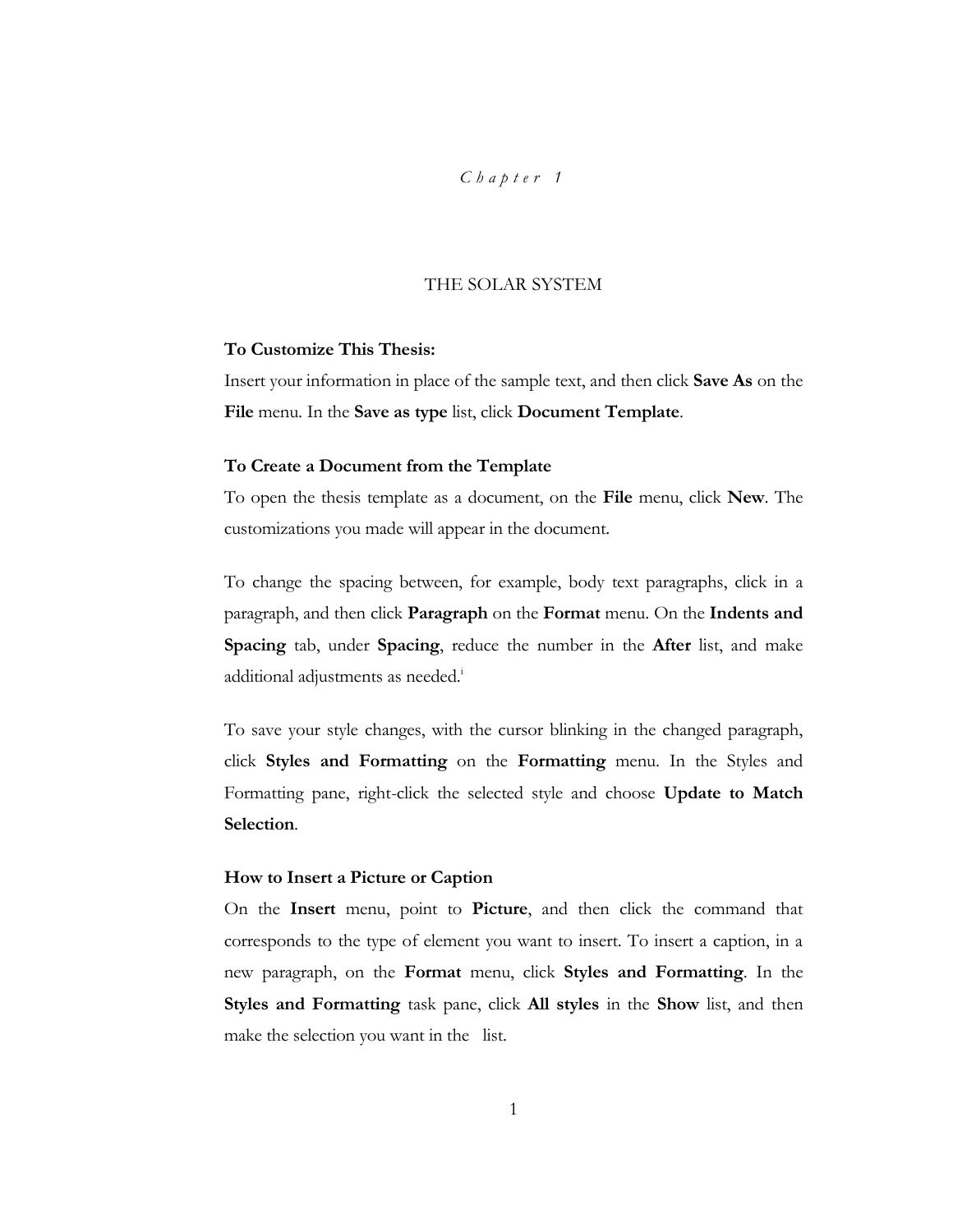#### BIBLIOGRAPHY

[**Last, First Name of Author**]. *[***Title***]*. [**Publisher**], [**year of publication**]. [**Last, First Name of Author**]. *[***Title***]*. [**Publisher**], [**year of publication**]. [**Last, First Name of Author**]. *[***Title***]*. [**Publisher**], [**year of publication**]. [**Last, First Name of Author**]. *[***Title***]*. [**Publisher**], [**year of publication**]. [**Last, First Name of Author**]. *[***Title***]*. [**Publisher**], [**year of publication**]. [**Last, First Name of Author**]. *[***Title***]*. [**Publisher**], [**year of publication**]. [**Last, First Name of Author**]. *[***Title***]*. [**Publisher**], [**year of publication**]. [**Last, First Name of Author**]. *[***Title***]*. [**Publisher**], [**year of publication**]. [**Last, First Name of Author**]. *[***Title***]*. [**Publisher**], [**year of publication**]. [**Last, First Name of Author**]. *[***Title***]*. [**Publisher**], [**year of publication**]. [**Last, First Name of Author**]. *[***Title***]*. [**Publisher**], [**year of publication**]. [**Last, First Name of Author**]. *[***Title***]*. [**Publisher**], [**year of publication**]. [**Last, First Name of Author**]. *[***Title***]*. [**Publisher**], [**year of publication**].

[**Last, First Name of Author**]. *[***Title***]*. [**Publisher**], [**year of publication**]. [**Last, First Name of Author**]. *[***Title***]*. [**Publisher**], [**year of publication**]. [**Last, First Name of Author**]. *[***Title***]*. [**Publisher**], [**year of publication**]. [**Last, First Name of Author**]. *[***Title***]*. [**Publisher**], [**year of publication**]. [**Last, First Name of Author**]. *[***Title***]*. [**Publisher**], [**year of publication**]. [**Last, First Name of Author**]. *[***Title***]*. [**Publisher**], [**year of publication**]. [**Last, First Name of Author**]. *[***Title***]*. [**Publisher**], [**year of publication**]. [**Last, First Name of Author**]. *[***Title***]*. [**Publisher**], [**year of publication**]. [**Last, First Name of Author**]. *[***Title***]*. [**Publisher**], [**year of publication**]. [**Last, First Name of Author**]. *[***Title***]*. [**Publisher**], [**year of publication**]. [**Last, First Name of Author**]. *[***Title***]*. [**Publisher**], [**year of publication**]. [**Last, First Name of Author**]. *[***Title***]*. [**Publisher**], [**year of publication**]. [**Last, First Name of Author**]. *[***Title***]*. [**Publisher**], [**year of publication**].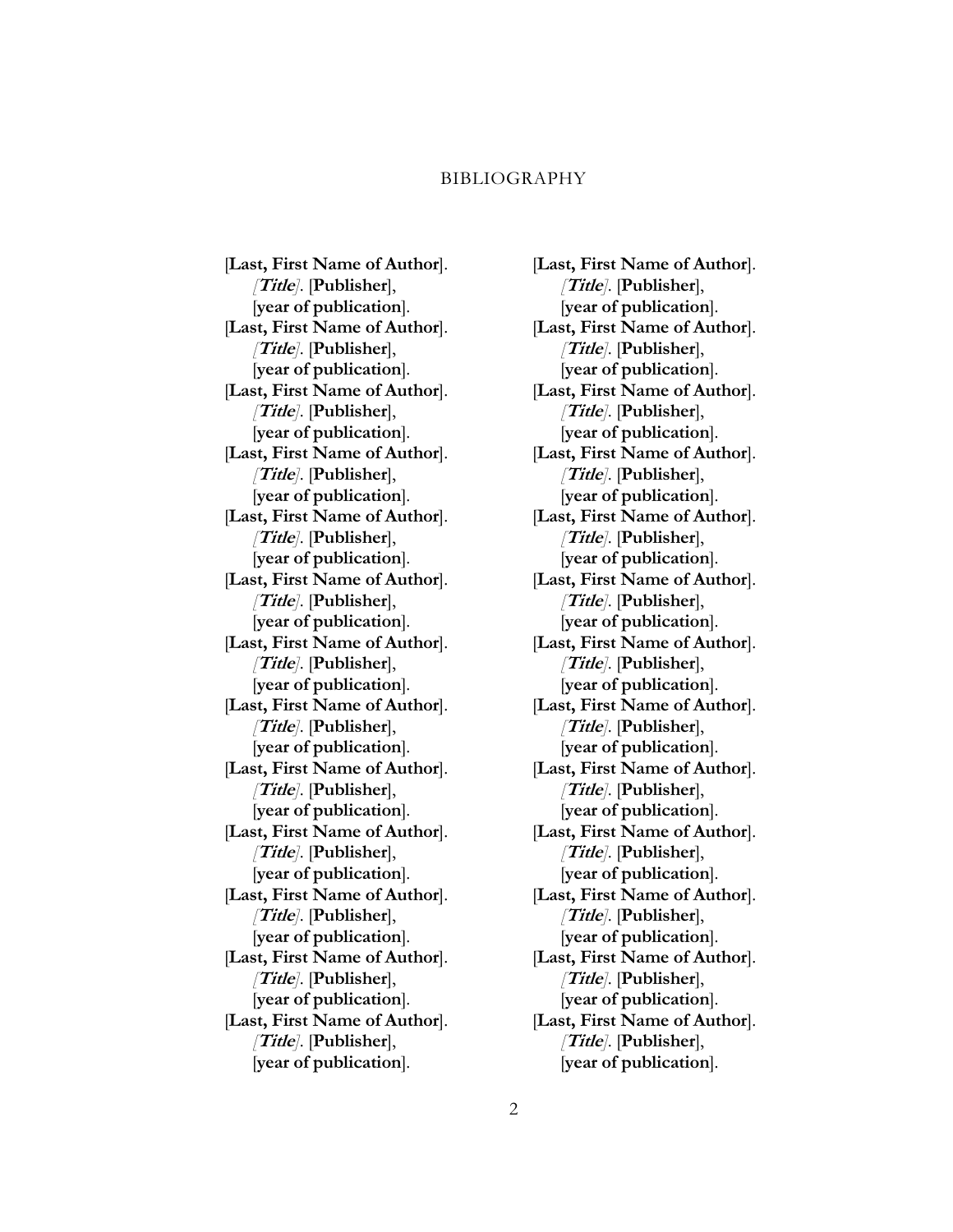## INDEX

A Aristotle, 3

 $\mathbf F$ From a Galaxy, 2

G Geocentric theory, 2

 $\boldsymbol{\mathrm{H}}$ Heliocentric theory, 3 M

Mariner space mission, 2 Mercury, 3 Milky Way, 2

O Orbit Mercury, 3

P Planets and Moons, 2

R

Rotation Mercury, 3 S

Solar system creation, 2 geocentric theory, 2 heliocentric theory, 3 Mariner mission, 2 Voyager mission, 2

T The Solar System, 2

V

Voyager space mission, 2